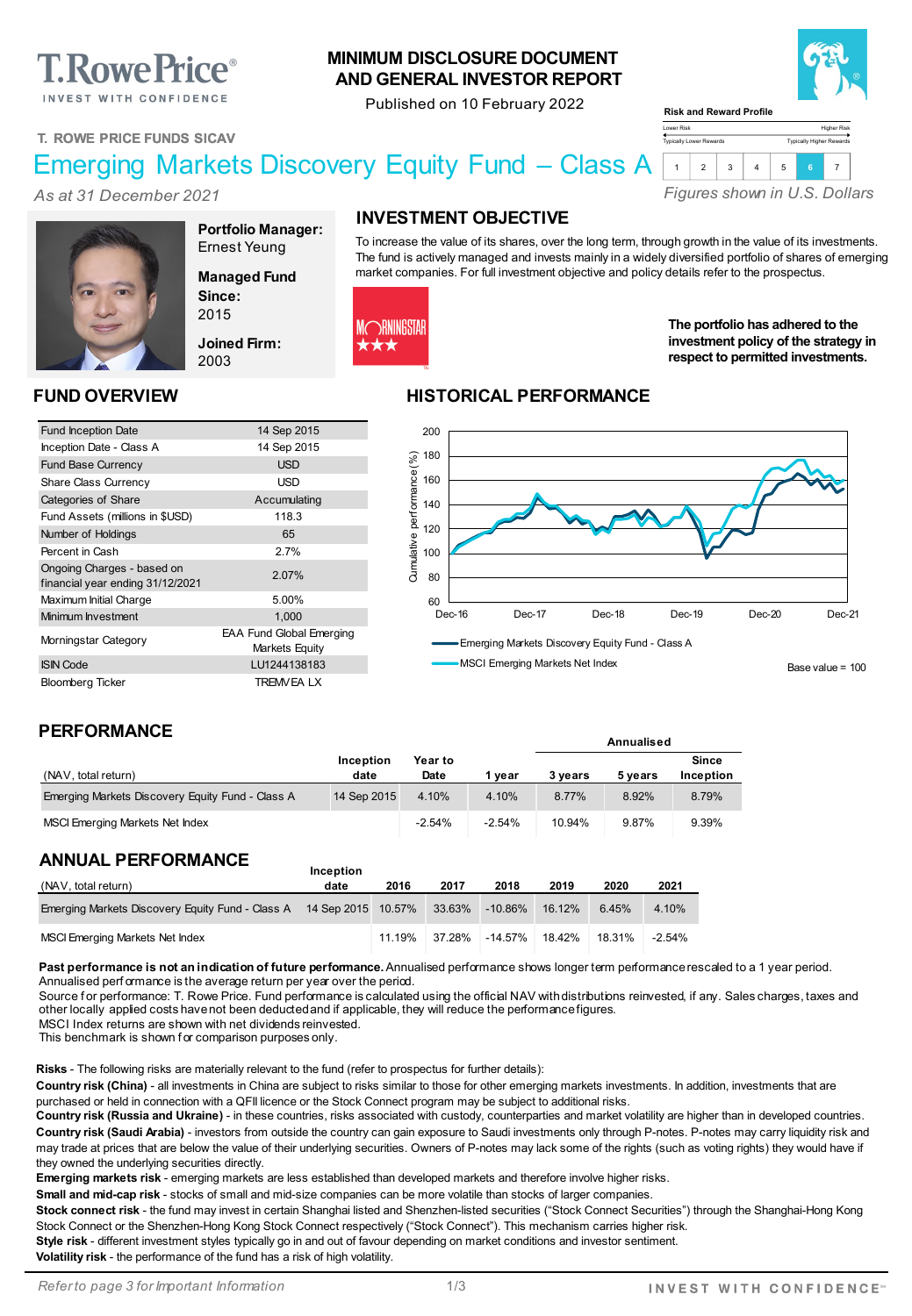#### **TOP 10 ISSUERS**

| <b>Issuer</b>                        | Country/Industry                                           | % of Fund |
|--------------------------------------|------------------------------------------------------------|-----------|
| <b>Samsung Electronics</b>           | South Korea/Technology<br>Hardw are, Storage & Peripherals | 4.8       |
| Prosus                               | Netherlands/Internet & Direct<br>Marketing Retail          | 4.4       |
| <b>MediaTek</b>                      | Taiw an/Semiconductors &<br>Semiconductor Equipment        | 2.6       |
| Hon Hai Precision Industry           | Taiw an/Electronic Equipment,<br>Instruments & Components  | 2.5       |
| <b>Tech Mahindra</b>                 | <b>India/IT Services</b>                                   | 2.4       |
| Saudi National Bank                  | Saudi Arabia/Banks                                         | 2.3       |
| <b>CIMB Group Holdings</b><br>Berhad | Malaysia/Banks                                             | 2.3       |
| China Resources Gas<br>Group         | China/Gas Utilities                                        | 2.1       |
| Bank Rakyat Indonesia<br>(Persero)   | Indonesia/Banks                                            | 2.1       |
| <b>ICICI Bank</b>                    | India/Banks                                                | 2.1       |

#### **SECTOR DIVERSIFICATION**

| <b>Sector</b>                   |      |        | % of Fund Fund vs Comparator Benchmark |
|---------------------------------|------|--------|----------------------------------------|
| <b>Communication Services</b>   | 4.8  | $-5.9$ |                                        |
| Consumer Discretionary          | 15.2 |        | 1.7                                    |
| <b>Consumer Staples</b>         | 6.4  |        | 0.6                                    |
| Energy                          | 5.8  |        | 0.3                                    |
| <b>Financials</b>               | 26.5 |        | 7.1                                    |
| <b>Health Care</b>              | 1.3  | $-2.9$ |                                        |
| Industrials & Business Services | 7.3  |        | 2.2                                    |
| <b>Information Technology</b>   | 12.8 | $-9.8$ |                                        |
| <b>Materials</b>                | 8.0  | $-0.6$ |                                        |
| Real Estate                     | 3.4  |        | 1.5                                    |
| <b>Utilities</b>                | 5.5  |        | 3.1                                    |

T. Rowe Price uses the current MSCI/S&P Global Industry Classification Standard (GICS) for sector and industry reporting. T. Rowe Price will adhere to all updates to GICS f or prospective reporting.

#### **GEOGRAPHIC DIVERSIFICATION (TOP 15)**

| Country            | % of Fund | Fund vs Comparator Benchmark |
|--------------------|-----------|------------------------------|
| China              | 30.8      | $-1.8$                       |
| India              | 10.7      | $-1.8$                       |
| South Korea        | 8.5       | $-4.3$                       |
| Mexico             | 6.7       | 4.6                          |
| Taiw an            | 5.1       | $-10.8$                      |
| Russia             | 4.9       | 1.4                          |
| <b>Netherlands</b> | 4.4       | 4.4                          |
| Saudi Arabia       | 3.6       | 0.2                          |
| <b>Brazil</b>      | 3.0       | $-1.0$                       |
| Thailand           | 2.7       | 1.0                          |
| Malaysia           | 2.3       | 0.9                          |
| Indonesia          | 2.1       | 0.6                          |
| Hong Kong          | 2.0       | 2.0                          |
| Hungary            | 1.9       | 1.7                          |
| South Africa       | 1.5       | $-1.6$                       |

The comparator benchmark data is for the MSCI Emerging Markets Net Index.

#### **OPERATIONAL INFORMATION**

| Domicile:              | Luxembourg                           |
|------------------------|--------------------------------------|
| Trading days:          | All bank business days in Luxembourg |
| Trading cut-off time:  | 13.00 Central European Time          |
| Valuation time:        | 16:00 Central European Time          |
| Distribution payments: | None                                 |

#### **ASSET DIVERSIFICATION**

| <b>Asset Class</b> | % of Fund 31/12/2021 | % of Fund 30/09/2021 |
|--------------------|----------------------|----------------------|
| Equity             | 97.3                 | 978                  |
| Cash               | 27                   | っっ                   |

As compared to last quarter, there have been changes to the composition by asset allocation as shown in the table above